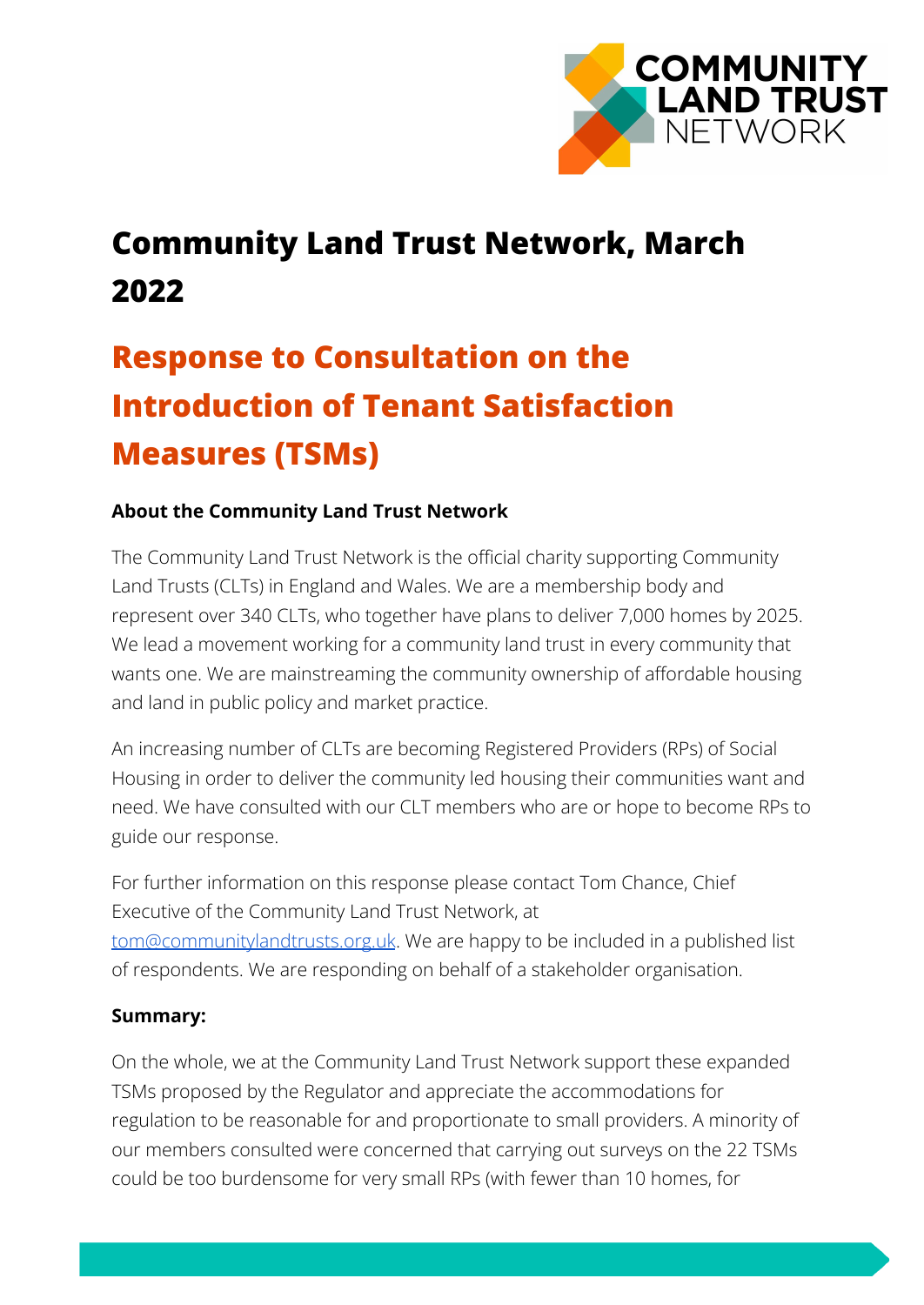example), and thought that very small providers should be exempt. However, we support the proposed TSMs as an organisation for all RPs regardless of size because we think they a) relate to good practice any good landlord should be monitoring, and b) encourage high standards of housing management, to which all CLT providers of housing should adhere.

While we appreciate the flexibility given to small providers not to report their survey findings to the Regulator, we would be interested to continue conversations as to whether this should be required in the future. In any event, we as the Community Land Trust Network would be interested in collating and publishing anonymised results from these surveys to paint a picture of the sector's performance as providers of housing. Any specific concerns or need for clarification are mentioned below the applicable consultation question.

**Q1:** Do you agree that the proposed TSM Standard

**a)** sets clear expectations for registered providers? **Agree**

**b)** supports the regulator in ensuring that the TSMs provide tenants with greater transparency about their landlord's performance (one of the aims of the TSMs in the White Paper)? **Agree**

**Q2:** We are proposing to introduce two TSMs about timeliness of repairs (RP02) Repairs completed within target timescale and TP03 Satisfaction with time taken to complete most recent repair). Do you agree that both RP02 and TP03 should be used to measure timeliness of repairs? **Agree**

**Q3:** There are four proposed TSMs under the theme of Keeping properties in good repair (RP01 Homes that do not meet the Decent Homes Standard, RP02 Repairs completed within target timescale, TP02 Satisfaction with repairs and TP03 Satisfaction with time taken to complete most recent repair). Overall, do you think they give a well-rounded view of performance under this theme?

**Yes**, however, we would appreciate clarification about whether these repairs-related questions should still be addressed to LCHO residents as well.

**Q4:** Do you agree with the proposal to use the individual homes for which the relevant safety checks have been carried out as the basis for the following Maintaining building safety TSMs: BS01 Gas safety checks, BS02 Fire safety checks,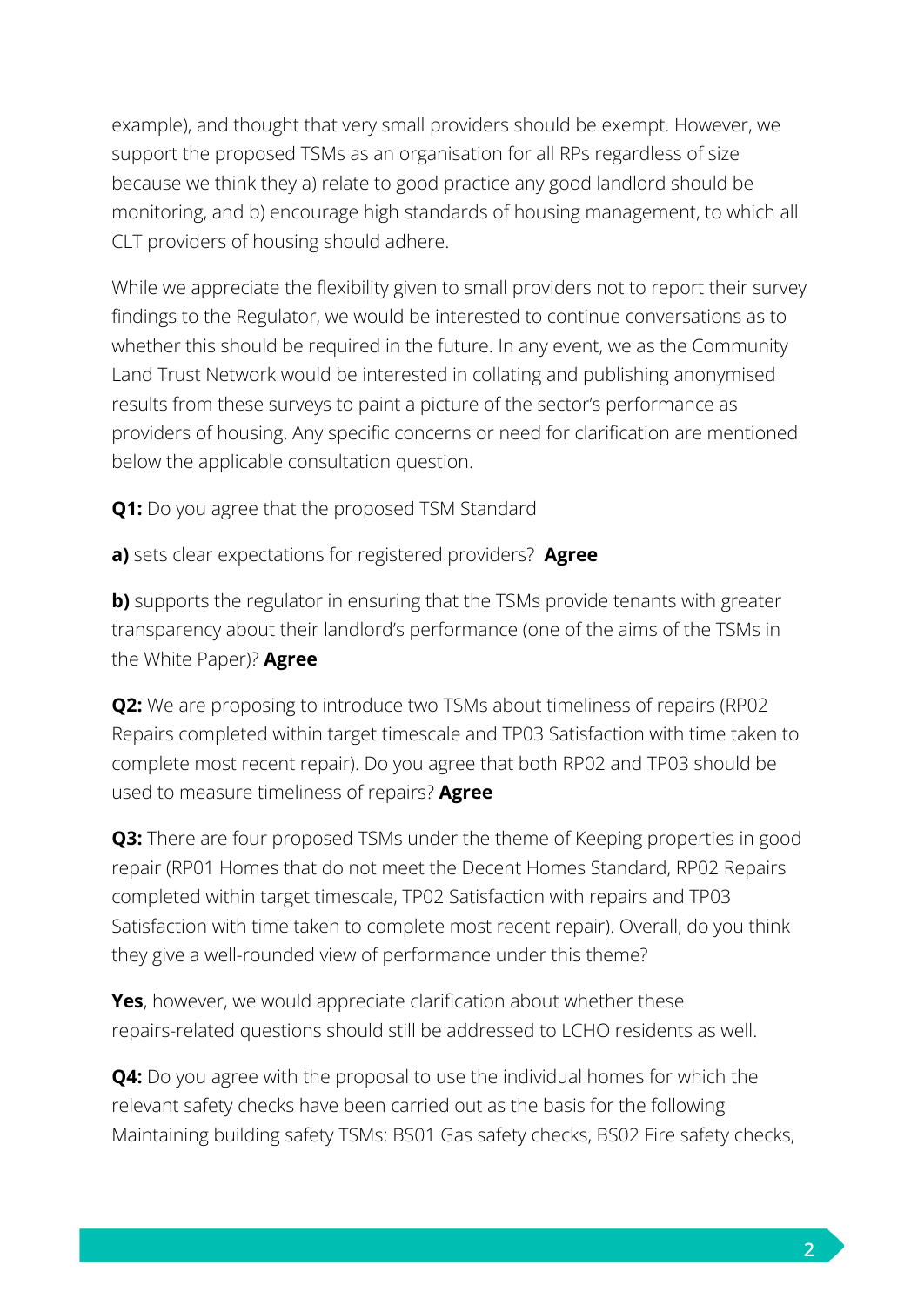BS03 Asbestos safety checks, BS04 Water safety checks and BS05 Lift safety checks? **Agree**

**Q5:** There are six proposed TSMs under the theme of Maintaining building safety (BS01 Gas safety checks, BS02 Fire safety checks, BS03 Asbestos safety checks, BS04 Water safety checks, BS05 Lift safety checks and TP04 Satisfaction that the home is well maintained and safe to live in). Overall, do you think they give a well-rounded picture of performance under this theme?

**Yes.** Even though efforts have been made to make it clear that TP04 concerns the physical safety of the building or buildings and not the wider safety of the neighbourhood, some of our members wondered if that could be further clarified in how the question is worded.

**Q6:** Do you agree with the proposal that TP11 Satisfaction with the landlord's approach to handling of complaints is measured by a perception survey?

**Agree,** with consideration of the Regulator's note that "the total number of complaints in isolation is not necessarily always an indicator of poor landlord performance, especially if higher complaints are the result of a more accessible and transparent complaints process."

**Q7:** There are four proposed TSMs under the theme of Effective handling of complaints (CH01 Complaints relative to the size of the landlord, CH02 Complaints responded to within Complaint Handling Code timescales, TP11 Satisfaction with the landlord's approach to handling of complaints and TP12 Tenant knowledge of how to make a complaint). Overall, do you think they give a well-rounded picture of performance under this theme? **Yes**

**Q8:** There are three proposed TSMs under the theme of Respectful and helpful engagement (TP05 Satisfaction that the landlord listens to tenant views and acts upon them, TP06 Satisfaction that the landlord keeps tenants informed about things that matter to them and TP07 Agreement that the landlord treats tenants fairly and with respect). Overall, do you think they give a well-rounded picture of performance under this theme? **Yes**

**Q9:** For the TSM relating to satisfaction with the neighbourhood, we have presented a lead proposal and an alternative option. Do you agree with the lead proposal that TP09 is Satisfaction that the landlord makes a positive contribution to neighbourhoods?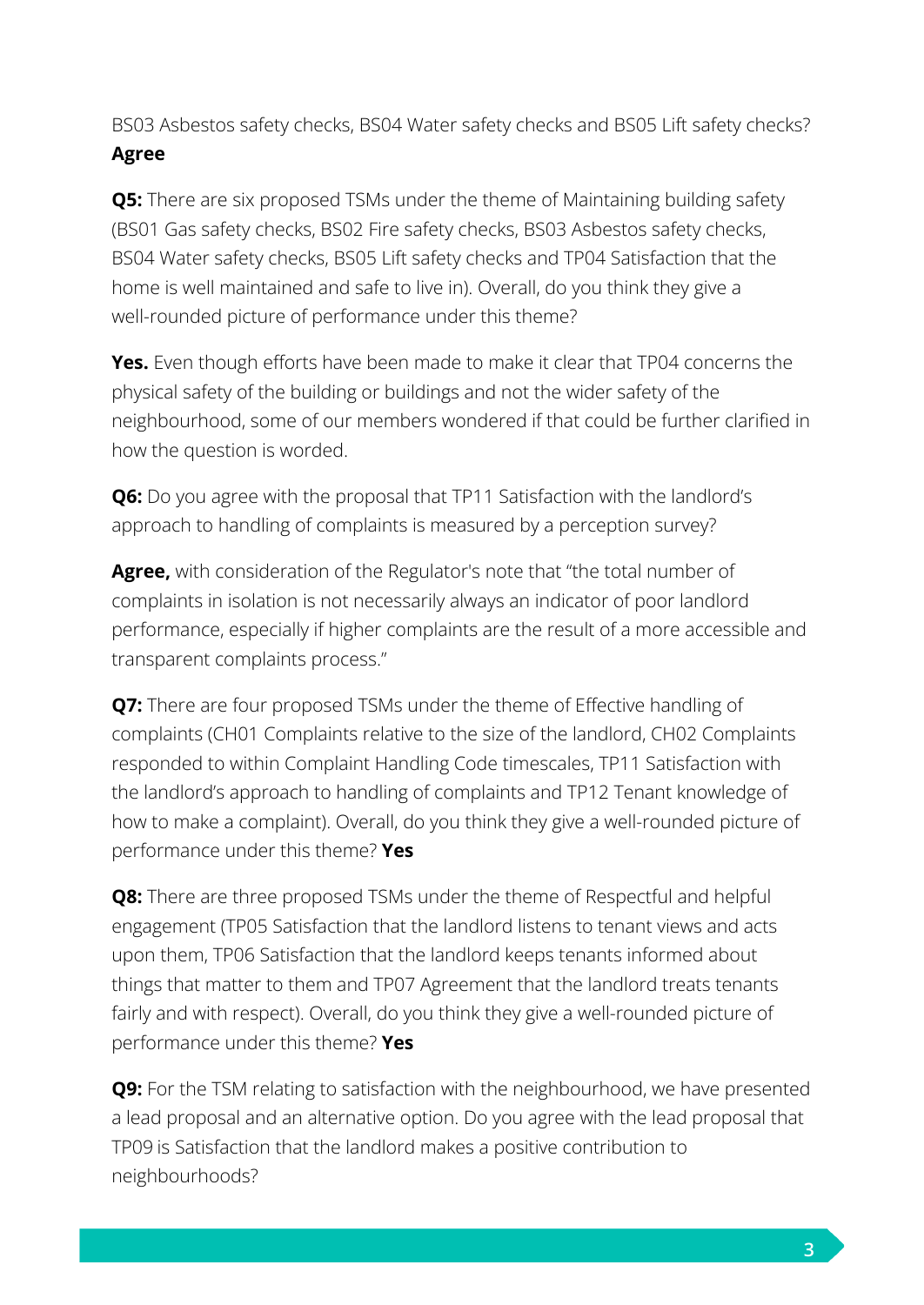**Yes:** We agree with the lead proposal for TP09 which is Satisfaction that the landlord makes a positive contribution to neighbourhoods. We think it is important to gather resident perception about how the provider or housing contributes to its surrounding community and neighbourhood.

**Q10:** Do you agree with the proposal that TP10 about satisfaction with the landlord's approach to handling of anti-social behaviour is measured by a perception survey? **Agree**

**Q11:** There are four proposed TSMs under the theme of Responsible Neighbourhood Management (NM01 Anti-social behaviour cases relative to the size of the landlord, TP08 Satisfaction that the landlord keeps communal areas clean, safe and well maintained, TP09 Satisfaction that the landlord makes a positive contribution to neighbourhoods and TP10 Satisfaction with the landlord's approach to handling of anti-social behaviour). Overall, do you think they give a well-rounded picture of performance under this theme?

**Yes**. In the case of some of our CLT RPs, communal areas are managed by a management company. Could wording be added to TP08 to reflect that a third party may be responsible for shared/communal areas while the RP is ultimately accountable?

**Q12:** A. Please tell us your views on the number of TSMs by selecting one of the following options:

- **There is the right number of TSMs in the suite.** We think that the number of TSMs is manageable for our members to handle and appreciate the opportunity for small providers to add on further questions if they'd like to track further measures.

**B.** Do you think there are any TSMs that should be added to or removed from the final suite of TSMs? **No**

**C.** Overall, do you think the suite of TSMs works well as a whole in providing rounded information to tenants about their landlord's performance?

**Yes**, although we would also be open to considering what further measures/themes might be included in future iterations of TSMs.

**Q13:** Chapter 9 of the consultation document covers some general requirements that apply to all TSMs, which are addressed in more detail in Annex 2 Tenant Satisfaction Measures: Technical Requirements. These include how providers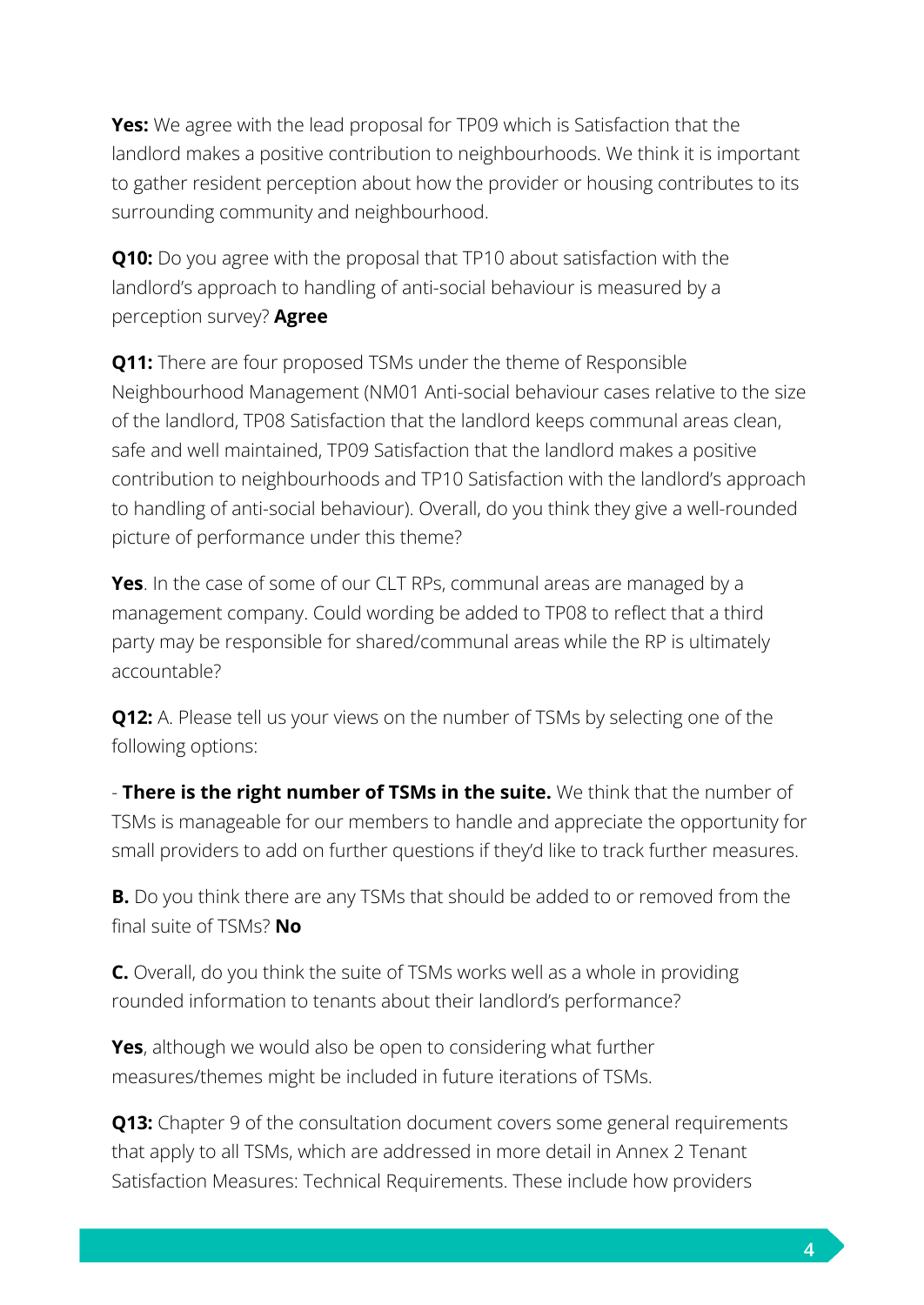should collect and report the TSMs, the types of homes that should be included, as well as the time period over which data should be reported. Do you agree with these proposals?

**Yes,** we greatly appreciate the flexibility afforded to small providers to carry out this exercise every two years and to report based on their own financial reporting years.

**Q14:** We propose to allow providers to choose the most appropriate survey collection method (e.g. postal, by phone, online etc.) to obtain data for the tenant perception measures TP01-TP12. Do you agree with this proposal?

**Agree**, given the range of capacity and technology available to both CLT providers and their residents, we think it is important for a mix of survey collection formats to be allowed.

**Q15:** Chapter 10 of the consultation document covers some requirements that apply to the TSMs which are tenant perception measures (TP01-TP12). These requirements are addressed in more detail in Annex 3 Tenant Satisfaction Measures: Tenant Survey Requirements. The requirements include survey type, survey timing, response options and who is to be surveyed. Do you agree with these requirements?

### **Agree**

**Q16:** We propose to tailor our TSM requirements for registered providers that own fewer than 1,000 relevant homes. This includes not requiring them to submit TSM data to the regulator, allowing them to collect and report TSMs annually according to a reporting year other than 1 April to 31 March and allowing them to undertake a census tenant perception survey. Do you agree with this approach?

**Agree,** it is important that smaller providers are only required to conduct the TSM survey with all applicable residents but are not required to receive a certain, statistically significant response. Where many CLTs are run by volunteers with changing schedules, we would propose that the required reporting timeline is just *within* 24 months of the last reporting, as opposed to a requirement to report the same month every two years. We appreciate that the Regulator prioritises the privacy of residents over the sharing of anonymised data where the two conflict, especially as some CLT RPs have as few as 6 homes. But it seems that several of our members might submit data to the Regulator nonetheless as best practice and we